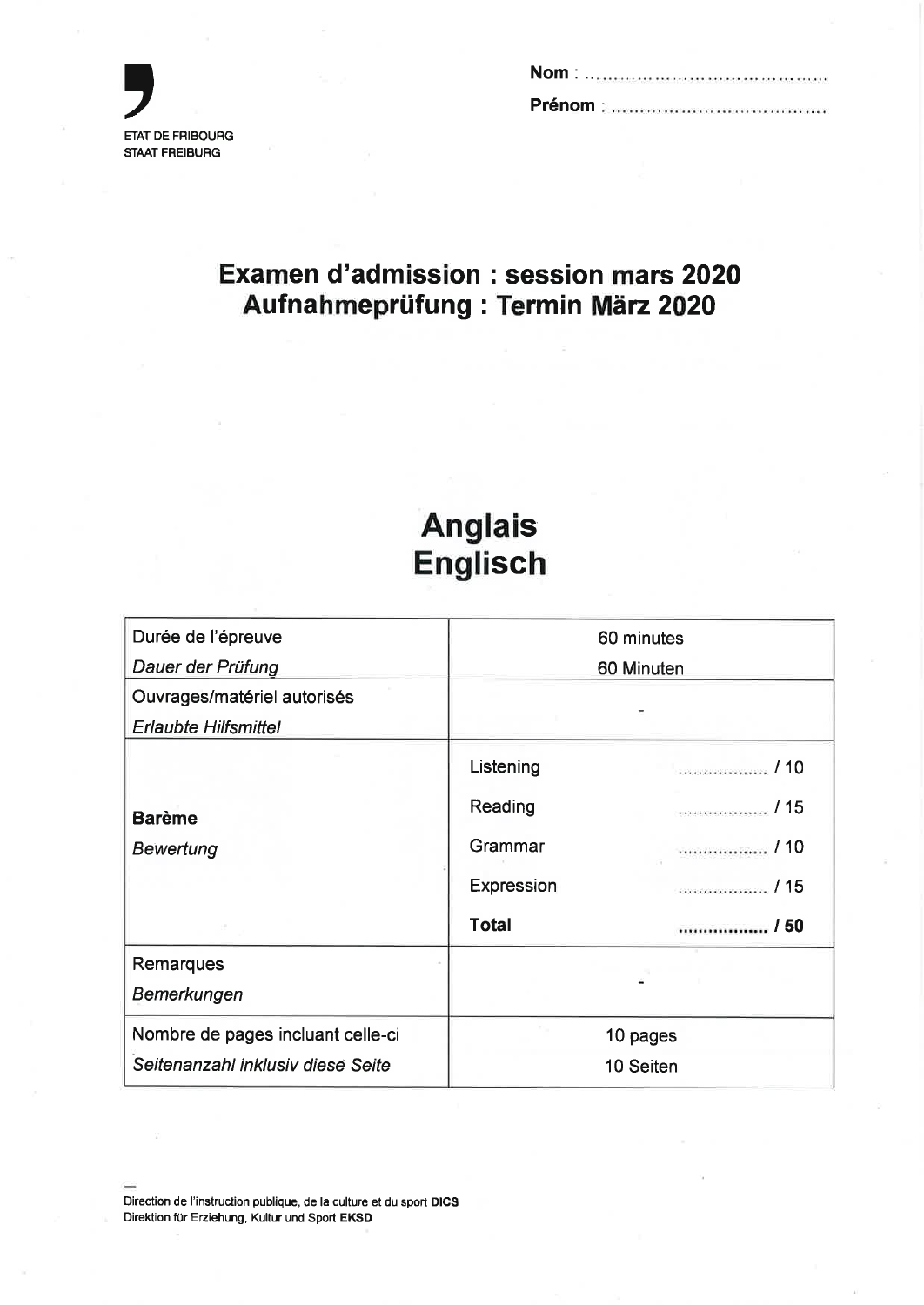Name/Vorname: Nom / prénom :

# A: Listening

l: Part <sup>1</sup>

,

For each question, there are three pictures and a short recording. Choose the correct picture and put a tick  $(\checkmark)$  in the box below it. Listen carefully. You will hear each recording twice.

1. Which job does the woman do now?



2. Where will they meet?



3. Where is the man?







 $\zeta$ 

 $\begin{array}{ccc} & & & & \text{c} \ \Box & & & & \text{c} \end{array}$ 

.,<br>'798 'ert



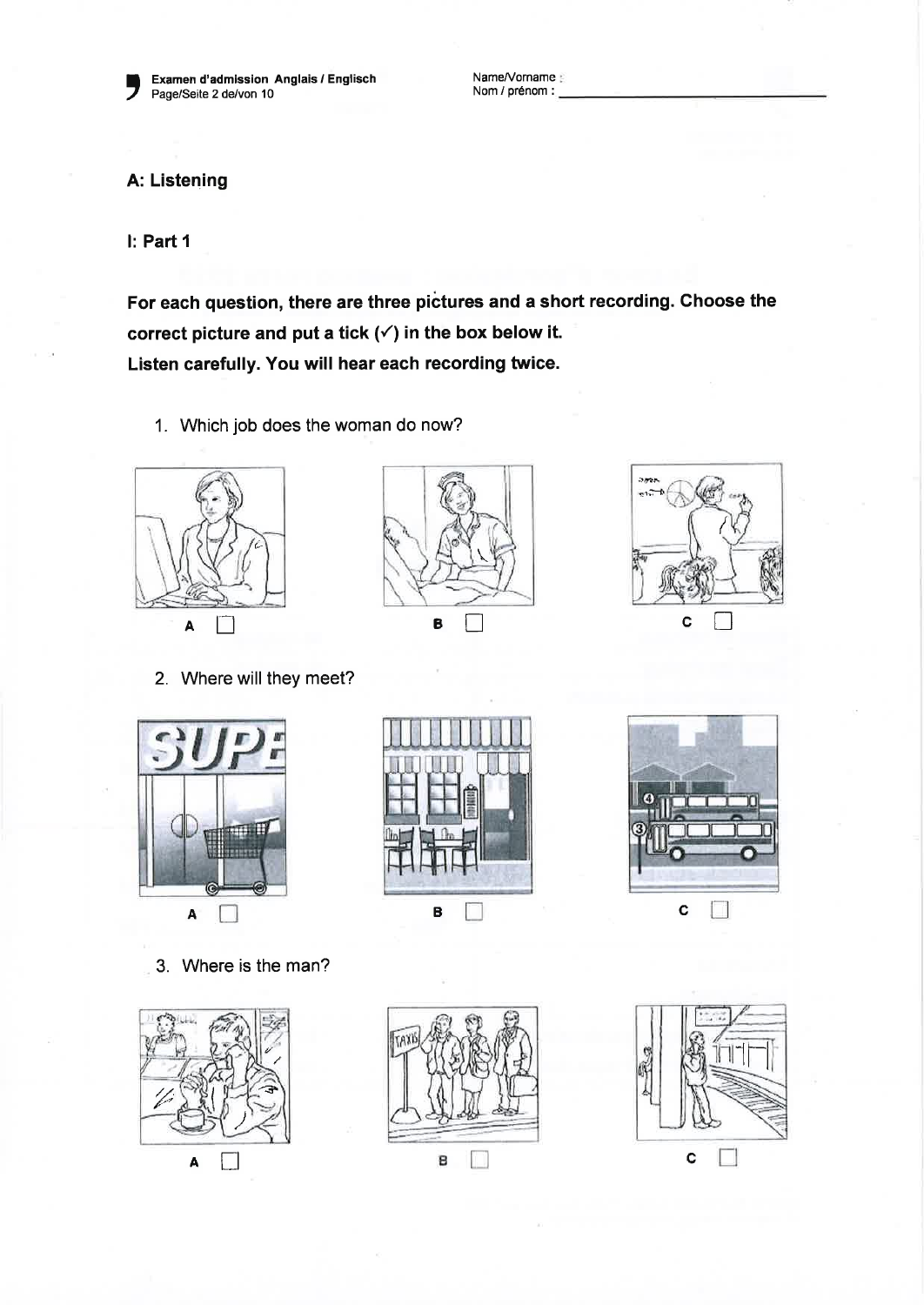

Examen d'admission Anglais / Englisch Page/Seite 3 de/von 10

Name/Vorname: Nom / prénom :

4. Which date is Brian's birthday?







5. Which photo are they looking at?



t5

#### Il: Part 2

You will hear a woman talking about books on a radio programme for English students. Put a tick  $(\checkmark)$  in the correct box for each question. You will hear the recording twice.

1. The speaker is talking about reading

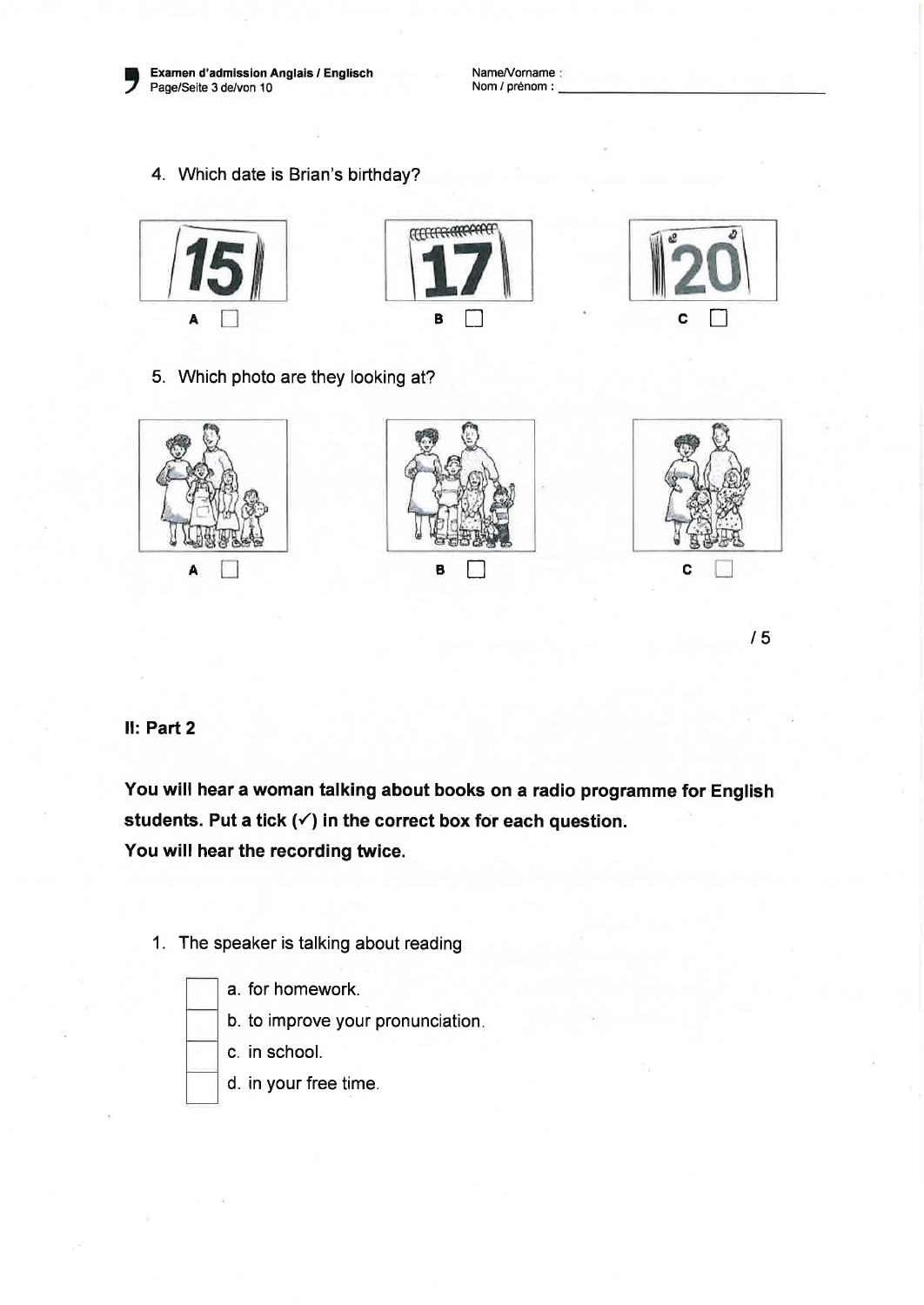

Examen d'admission Anglais / Englisch Page/Seite 4 de/von 10

2. What is most important when choosing a book?



- b. the subject
- c. the writer
- d. the title
- 3. She says you should also choose a book that



# 4. What type of story is Look Behind You?



## 5. ln Jusf a Time the visitors from space want to

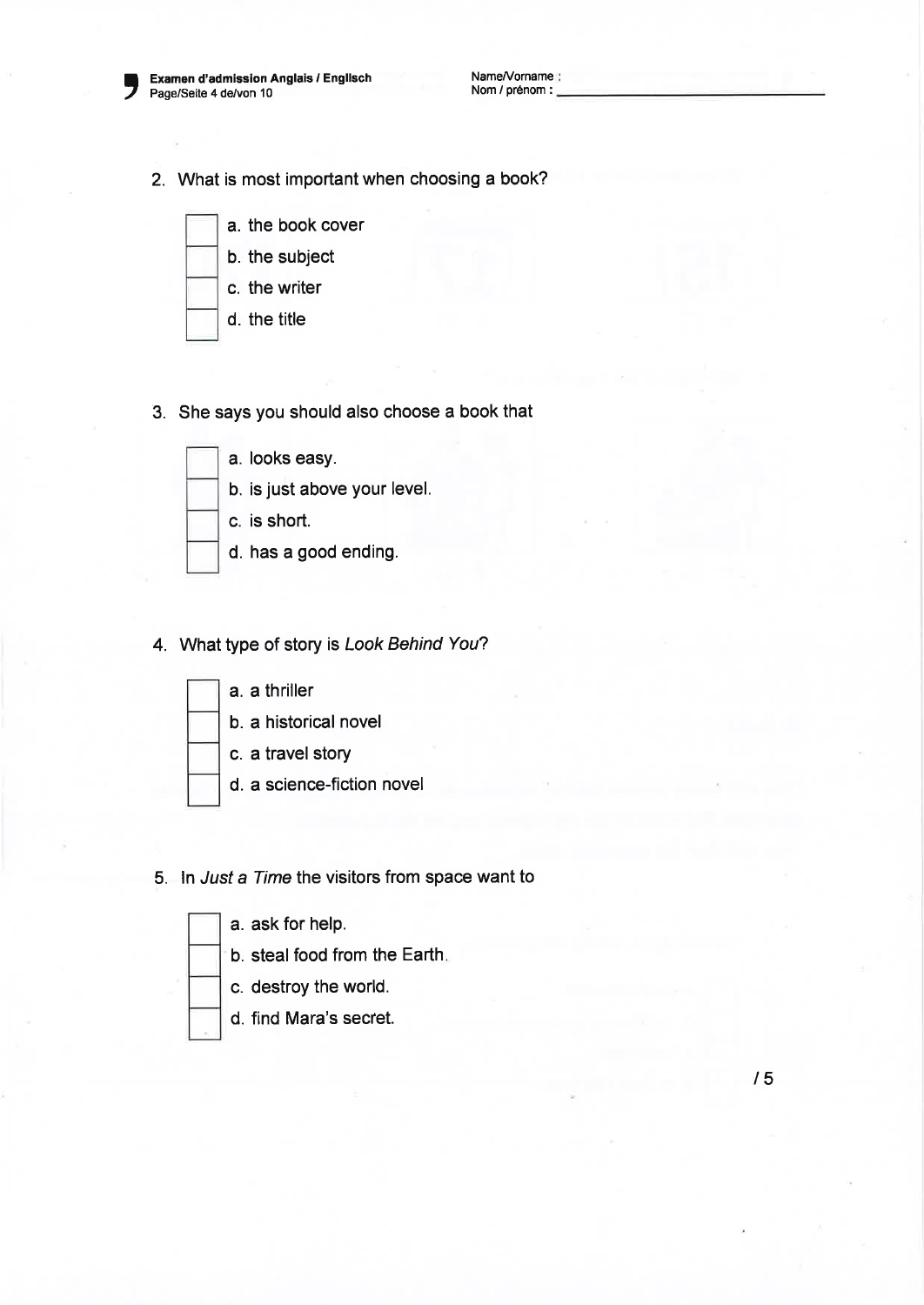Examen d'admission Anglais / Englisch Page/Seite 5 de/von 10

Name/Vorname : Nom / prénom :

## B. Reading

16

l. Read the text in each question. What does it say? Choose the correct answer.

To order your class photograph, sign below. £8.50 each, 20% discount on three or more copies (payment to office immediately, please).

NOTICES

1.

A.  $\Box$  There will be a class photo if enough people sign here.

 $B.$   $\Box$  Your photo will cost less if you pay the office in advance.

**C.**  $\Box$  The price per photo is reduced if several are ordered at once.

2.

- $A. \Box$  The company insists office workers carry an identity card.
- $B. \Box$  Show your identity card when asked to do so.
- $C. \Box$  Staff identity cards are available at the office.





- A.  $\Box$  Swimming is not permitted where people are diving.
- **B.**  $\Box$  You must not dive into the pool where the water is shallow.
- $C. \Box$  The water is not deep enough in this pool for you to dive.

4. Jasmine wants Bill to:

- $A. \Box$  repair the printer for her.
- $B. \Box$  help her finish an essay.
- $C. \Box$  bring her some proper ink.

Bill.  $4'$ The printer's not working properly - I've put more ink, but that hasn't helped. Can you fix it? I must print out my essay tonightl *<i>fasmine*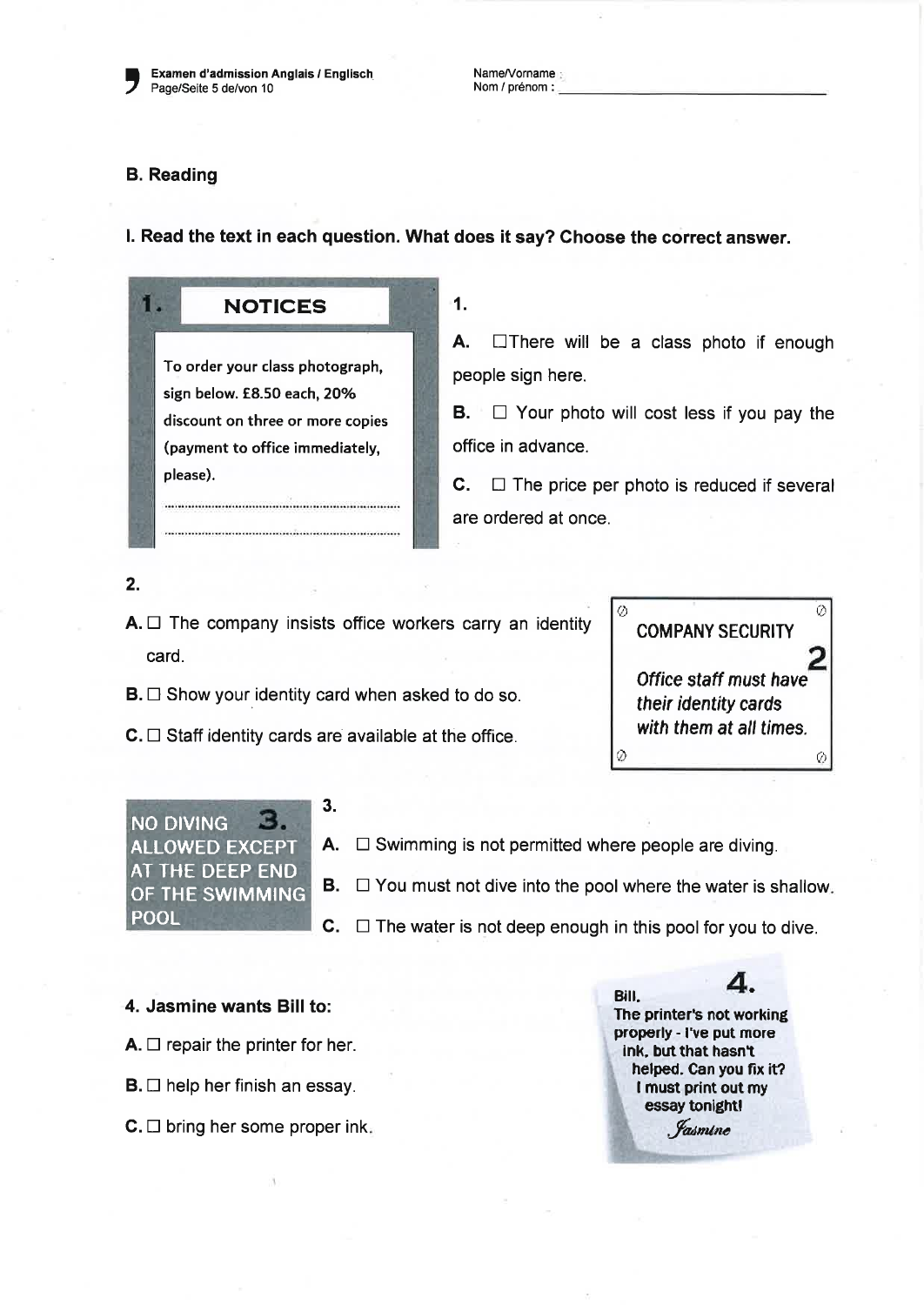Examen d'admission Anglais / Englisch Page/Seite 6 de/von 10

Name/Vorname Nom / prénom :

5.

- $A. \Box$  To make an appointment, ring once and enter.
- $B. \Box$  You should ring twice and enter unless you have an enquiry.
- $C \square$  Ring once if you have an appointment and twice if you don't.

 $\circ$  Datients with 5. appointments ring once and enter. Those with enqulries ring twlce and enter.  $\Omega$ 

 $/5$ 

ll. Read the following text and questions. Then choose the correct answer by putting a tick  $(\checkmark)$  in the corresponding box.

I can't count how many times someone asked "How does it feel to be an exchange student?", and how many different answers I gave. Anyway, I don't think there is a single correct answer, because an exchange involves many feelings.

During my months as an ltalian exchange student in Michigan I smiled and cried. <sup>I</sup> wished to go home and I wished I could stay longer. I felt depressed and I felt on top of the world.

You don't want to be an exchange student just to learn another language or because it's cool to live in the United States or in China. You want to be an exchange student also because you want to grow up and make yourself a better person.

There are difficulties before leaving (e.9. you may not want to leave your family, friends and boyfriend). There are difficulties when you are away (e.g. a new house to live in, a new family to deal with, a new language to learn, a computer screen that is a little bit like a gate between you and your family back home). There are difficulties when you go back to your country (e.g. you find that your friends had a good time without out, you realize that you are more grown-up and they are not). ln all these situations you have to be strong. That is what being an exchange student is about: becoming strong!

Over this year, you will have the best time of your life but you will also break your heart and leave half of it in a different country. You will end up with two families, two best friends, two houses that you can call home, and this is great.

I know all of this to be true, because I experienced it.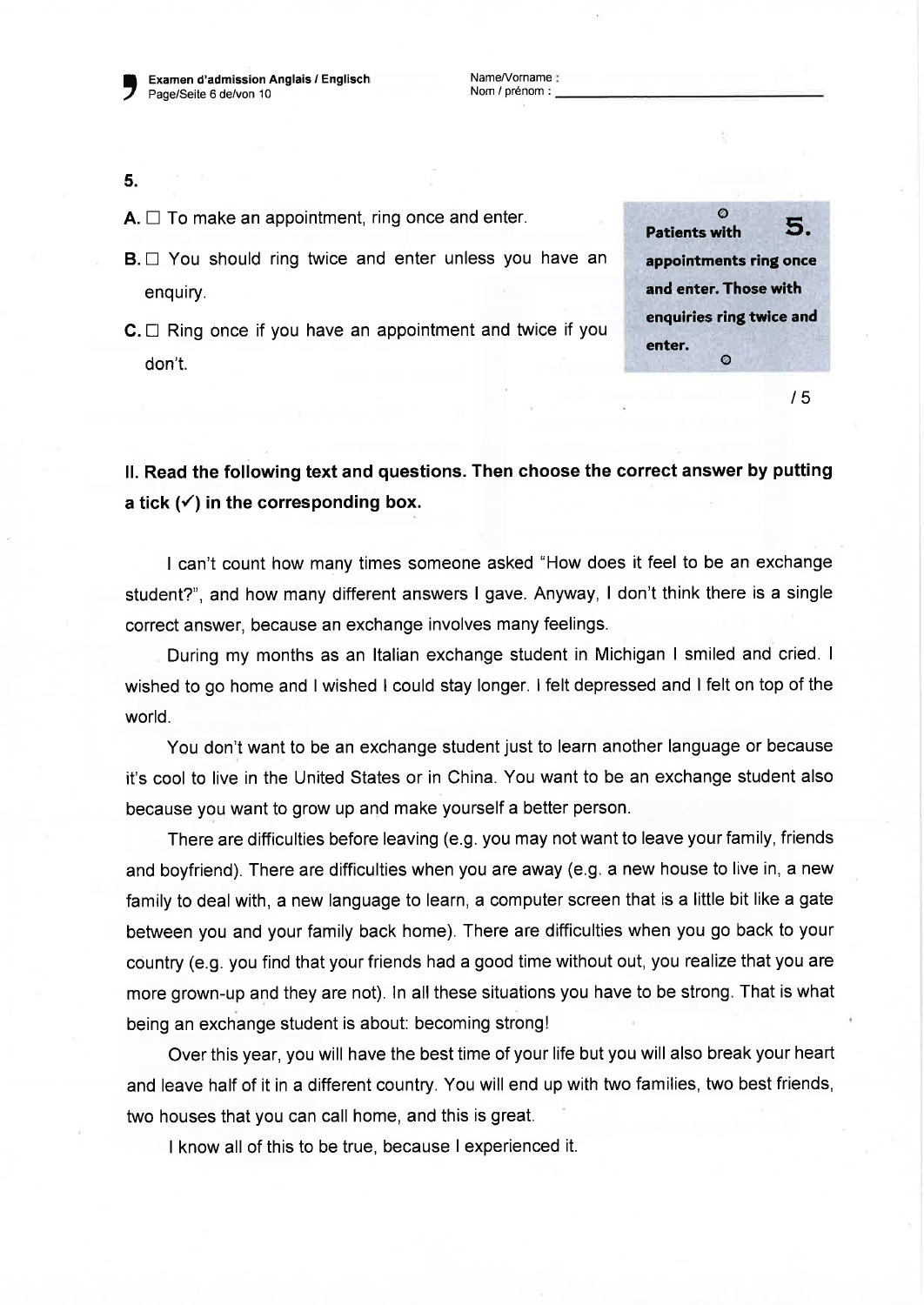)

- 1. Which of these statements is true?
	- **A.**  $\Box$  The writer is from Michigan.
	- **B.**  $\Box$  The writer is now in Michigan.
	- $C.$   $\Box$  The writer has never been to Michigan.
	- $D. \Box$  The writer was to Michigan.
- 2. What does the narrator not mention in her text?
	- **A.**  $\Box$  Learning a new language is one of the reasons to become an exchange student.
	- **B.**  $\Box$  The biggest difficulties take place when you are in the new country.
	- $C.$   $\square$  Exchange students will gain/acquire some strength as a result of their experience.
	- $D. \Box$  When an exchange year is over, your personal world is doubled.
- 3. According to the narrator, what is not a difficulty connected to being an exchange student?
	- **A.**  $\Box$  Leaving your boyfriend at home.
	- $B. \Box$  Finding out that your friends have had positive and fun experiences without you.
	- $C. \Box$  The fact that talking on Skype or Whatsapp does not feel quite as good as being with your family.
	- $D. \Box$  Having two families that love you and that you love.
- 4. Which of these statements is mentioned in the text?
	- **A.**  $\Box$  The narrator has plans to go back to Michigan.
	- **B.**  $\Box$  The narrator would like to go to China because it is cool.
	- $C. \Box$  During her exchange the narrator had enjoyable as well as unpleasant moments.
	- $D. \Box$  During her exchange the narrator climbed to the top of the world.
- 5. What is the goal of this text? The narrator wants:
	- $A. \Box$  her biological family to know what she has experienced.
	- $\mathbf{B}$ .  $\Box$  the family she met during the exchange to know she misses them.
	- **C.**  $\Box$  to feel nostalgic.
	- $D. \Box$  other people to understand what it is like to be an exchange student.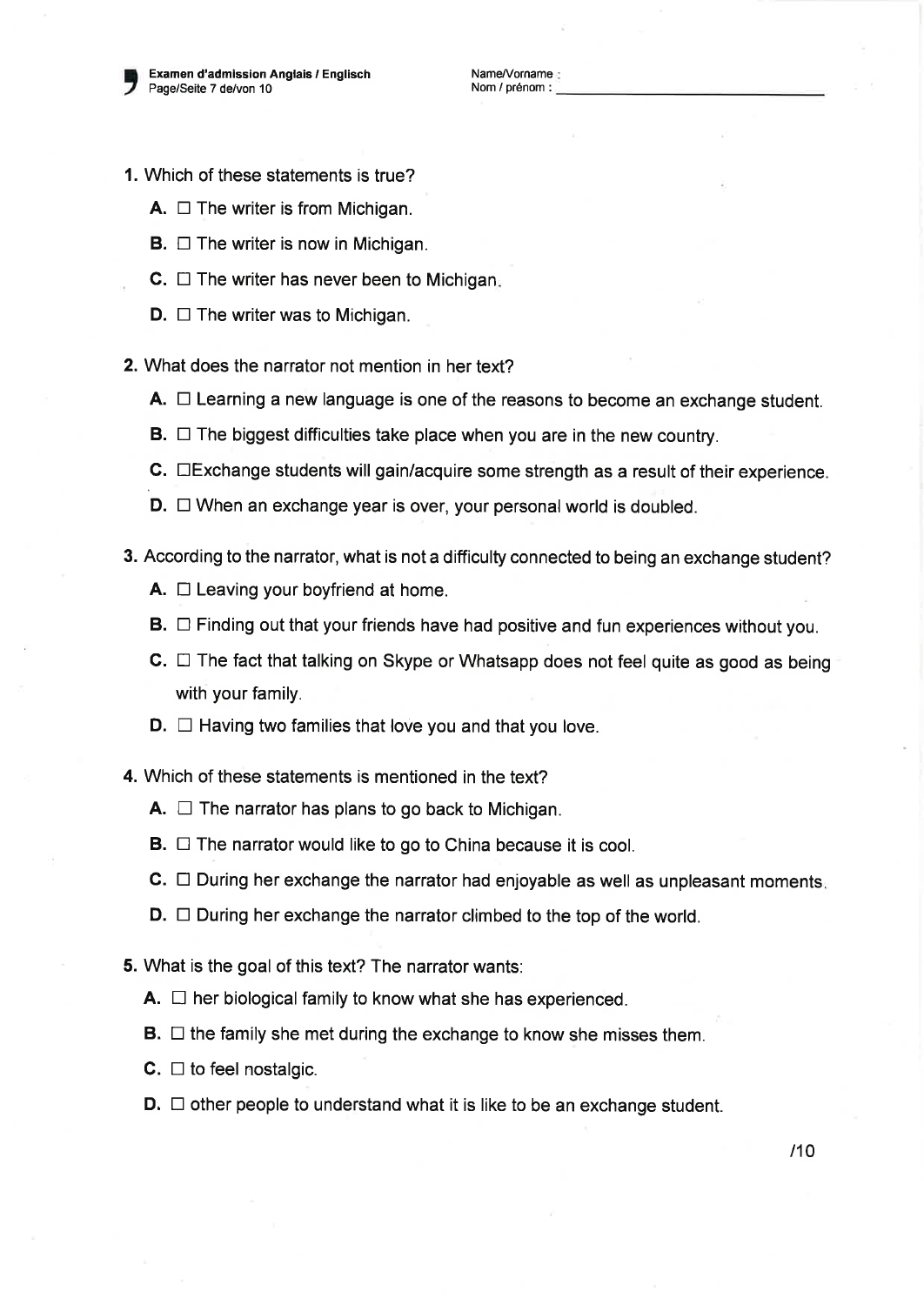Examen d'admission Anglais / Englisch Page/Seite 8 de/von 10

Name/Vorname: Nom / prénom

#### C. GRAMMAR

)

l. Read the following text and, for each blank, tick the box corresponding to the missing word(s).

A miniskirt is a skirt that ends above the knees. A dress of the same style is a minidress or a miniskirt dress. A micro-miniskirt is even 1) ....

Ancient Egyptian paintings show acrobats wearing miniskirts. But, people usually 2) ... that miniskirts were designed 3) ... a British designer called Mary Quant 4) ... 1966. Mary Quant had a boutique on King's Road and created clothes for young customers who wanted more modern clothes. She loved Mini Cooper cars and 5) ... the skirt after it.

Miniskirts caused controversy and car accidents when women 6) ... wearing them. They are a symbol of the pop culture of London and of the sexual liberal movement.

At the beginning, the miniskirt was street fashion but it developed into a major international trend. Top models, stars and ordinary people adopted this style. A few years 7) ..., young people preferred hippie fashion: bell-bottoms and long dresses.

Today, the miniskirt is 8) ... popular, but not everyone appreciates them. Valerie Steele, 9) ... fashion historian, told the BBC in 2014 that miniskirts no longer had the power to shock in most Western cultures, but she would hesitate to wear one in most parts of the world, 10) ... in Africa.

| $\mathbf 1$ . | $\Box$ A. short             | $\Box$ <b>B.</b> shortest | $\Box$ C. shorter      | $\Box$ <b>D.</b> too short  |
|---------------|-----------------------------|---------------------------|------------------------|-----------------------------|
| 2.            | $\Box$ A. say               | $\Box$ <b>B.</b> says     | $\Box$ C. is saying    | $\Box$ <b>D.</b> is telling |
| 3.            | $\Box$ A. by                | $\Box$ <b>B.</b> for      | $\Box$ C. with         | $\Box$ D. on                |
| 4.            | $\Box$ A. at                | $\Box$ <b>B.</b> in       | $\Box$ C. on           | $\Box$ <b>D.</b> before     |
| 5.            | $\Box$ <b>A.</b> was naming | $\Box$ <b>B.</b> name     | $\Box$ C. named        | $\square$ <b>D.</b> names   |
| 6.            | $\Box$ A. starting          | $\Box$ <b>B.</b> to start | $\Box$ C. was starting | $\Box$ D. started           |
| 7.            | $\Box$ A. after             | $\Box$ <b>B.</b> later    | $\Box$ C. past         | $\Box$ D. more              |
| 8.            | $\Box$ A. yet               | $\Box$ <b>B.</b> being    | $\Box$ C. still        | $\Box$ D. but               |
| 9.            | $\Box$ A. the               | $\Box$ <b>B.</b> some     | $\Box$ C. an           | $\Box$ D. a                 |
| 10.           | $\Box$ A. particularly      | $\Box$ B. special         | $\Box$ C. but          | □ <b>D.</b> never           |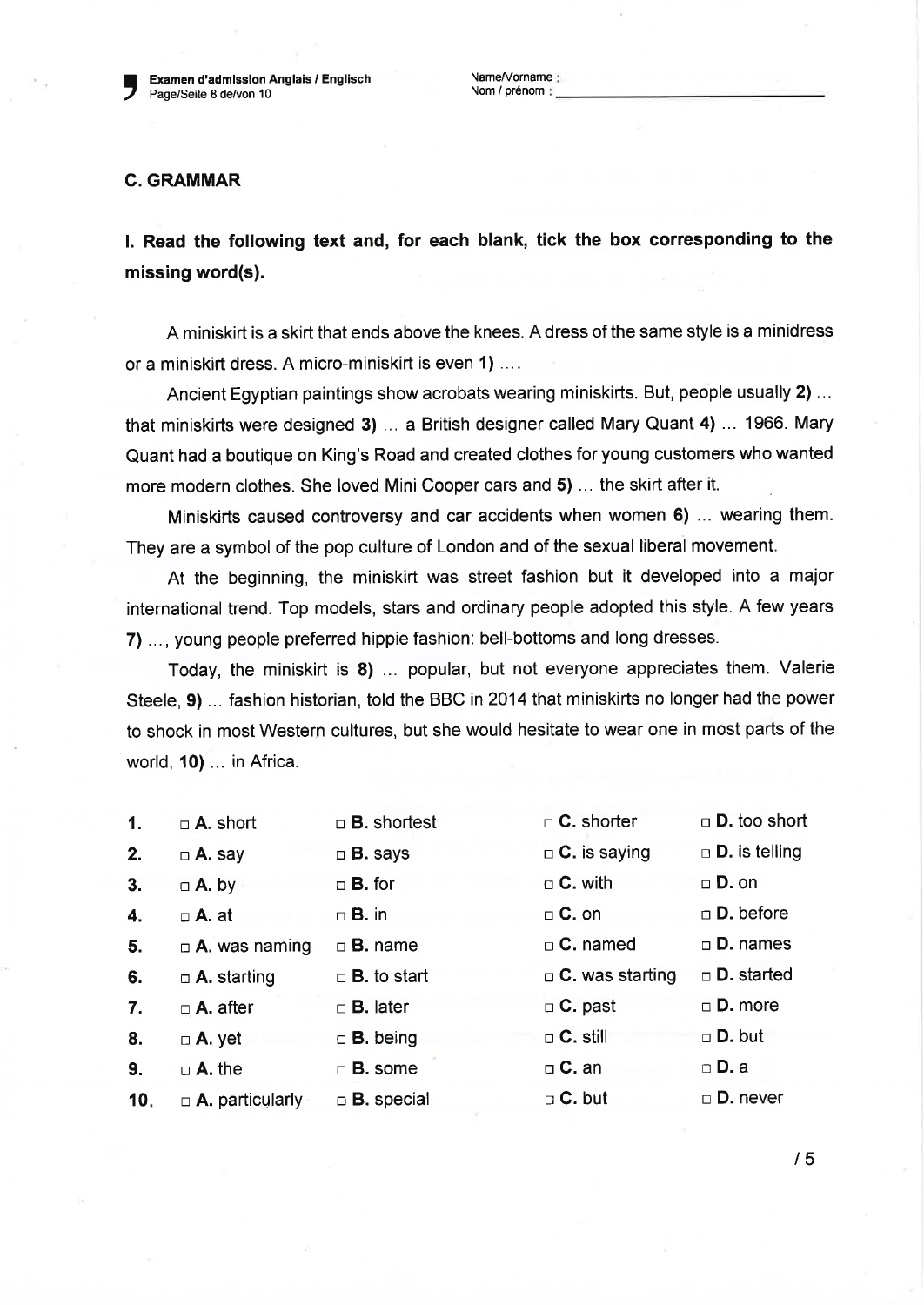Examen d'admission Anglais / Englisch Page/Seite 9 de/von 10

,

Name/Vorname: Nom / prénom :

ll. Write the questions to which the answers are the underlined words.

1. Mary Qant designed the miniskirt.

2. Mary Qant designed the miniskirt.

3. People are still wearing miniskirts because it is easy to move with such a skirt.

4. Valerie will wear trousers in Africa.

5. Mary Quant is 89 vears old.

o como no la como nome animana nome animana na managazia animana animana animana animana na managa

.<br>And handbook hand a later and one of the language are a respective assessed to the later and the constitutions of the second respectively.

l5

#### D: Writing

Last week you went to a birthday party.This is part of a letter you have received from your English penfriend, Annabel:

In your last letter you said you were going to John's birthday party. What did you do at the party? What presents did John receive? How are you going to celebrate your own birthday in two weeks?

Now write a letter to Annabel answering her three questions in about 100-150 words.